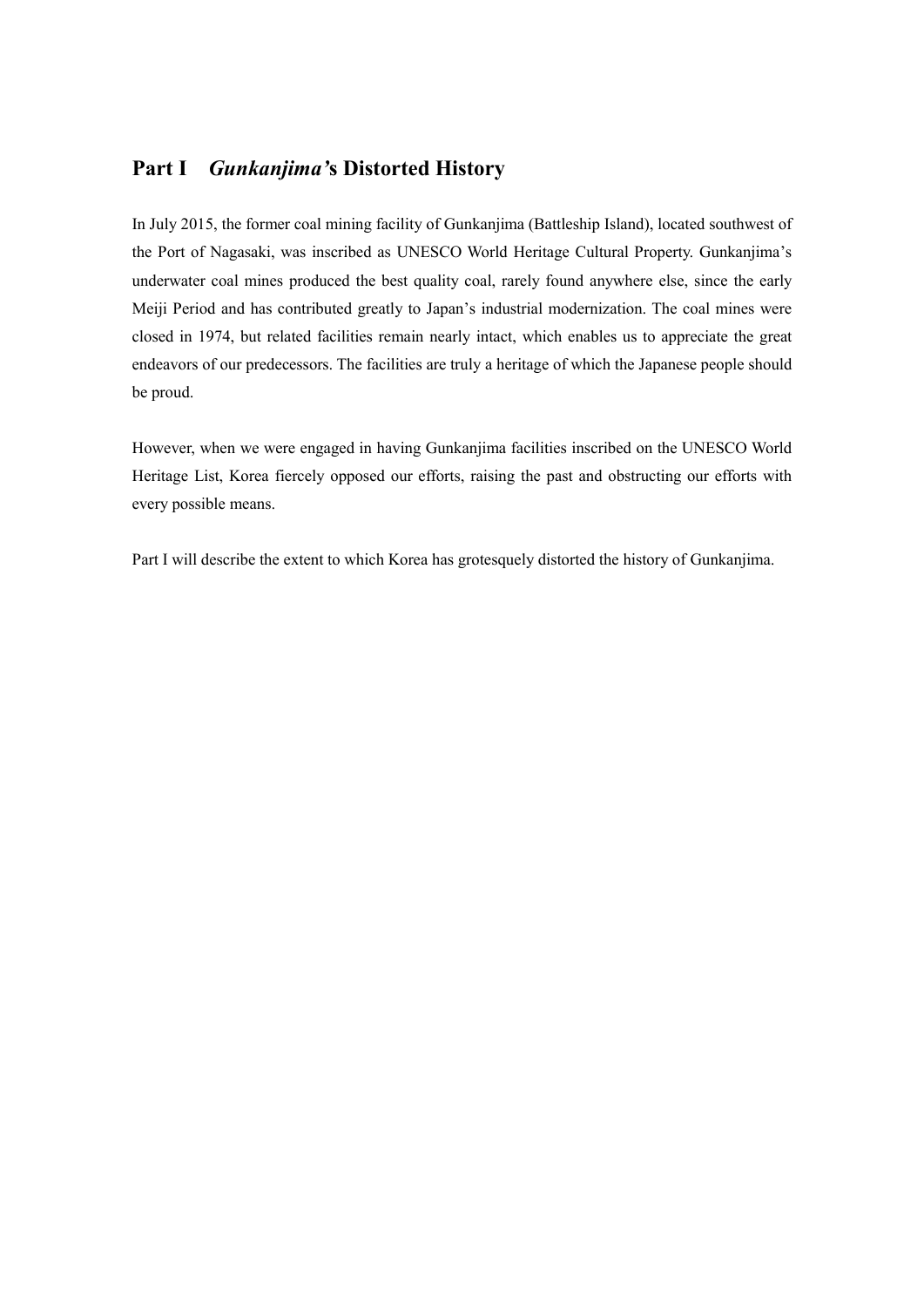## **Chapter 1: Inscription of Gunkanjima on the UNESCO World Heritage List**

#### **Gunkanjima used to be the Manhattan of Japan**

Gunkanjima's official name is "Hashima" and its address is Hashima Village, Takashima Town, Nagasaki City (formerly Hashima Village, Takashima Town, Nishisonogi County, Nagasaki Prefecture). The island is located 18.5 kilometers off Nagasaki Port and came to be called "Gunkanjima" because the shape of the island looks like that of the battleship *Tosa*.

In 1810, a coal mine was discovered in Hashima and coal mining started in 1870. In 1890, Mitsubishi bought the island from Nabeshima Magorokuro and for the next eighty years, a great volume of coal was produced.

Hashima was originally a reef, stretching nearly 320 meters from south to north and 120 meters from east to west. The reef was reclaimed mainly by using waste from the coal mines and the island eventually stretched nearly 480 meters from south to north and 160 meters from east to west.

The population, too, increased drastically and was over 2,000 at the end of the Meiji Period. To cope with the expanded population, the construction of high-rise apartments of reinforced concrete began in 1915.

The following year, in 1916, seven-storied building No. 30 was completed. In 1918, five buildings, No. 16 to No. 20, four nine-storied and one six-storied buildings, were completed.

In order to accommodate as many people as possible in a small area of land, high-rise buildings were constructed. So, at that time, with these high rises, the island looked like a Japanese Manhattan, exceeding Tokyo's Ginza in grandeur.

Later, living facilities continued to expand and the peak population after the War reached 5,300. Shopping facilities were also available—almost everything from food to utensils were readily available within the island. In addition, there was a movie theater, mahjongg parlors and other places of amusement, and all items people needed for every-day living was available; not available were crematories and graves. The standard of living on the island surely exceeded that of the mainland.

#### **Korea blocked inscription of Gunkanjima to the List**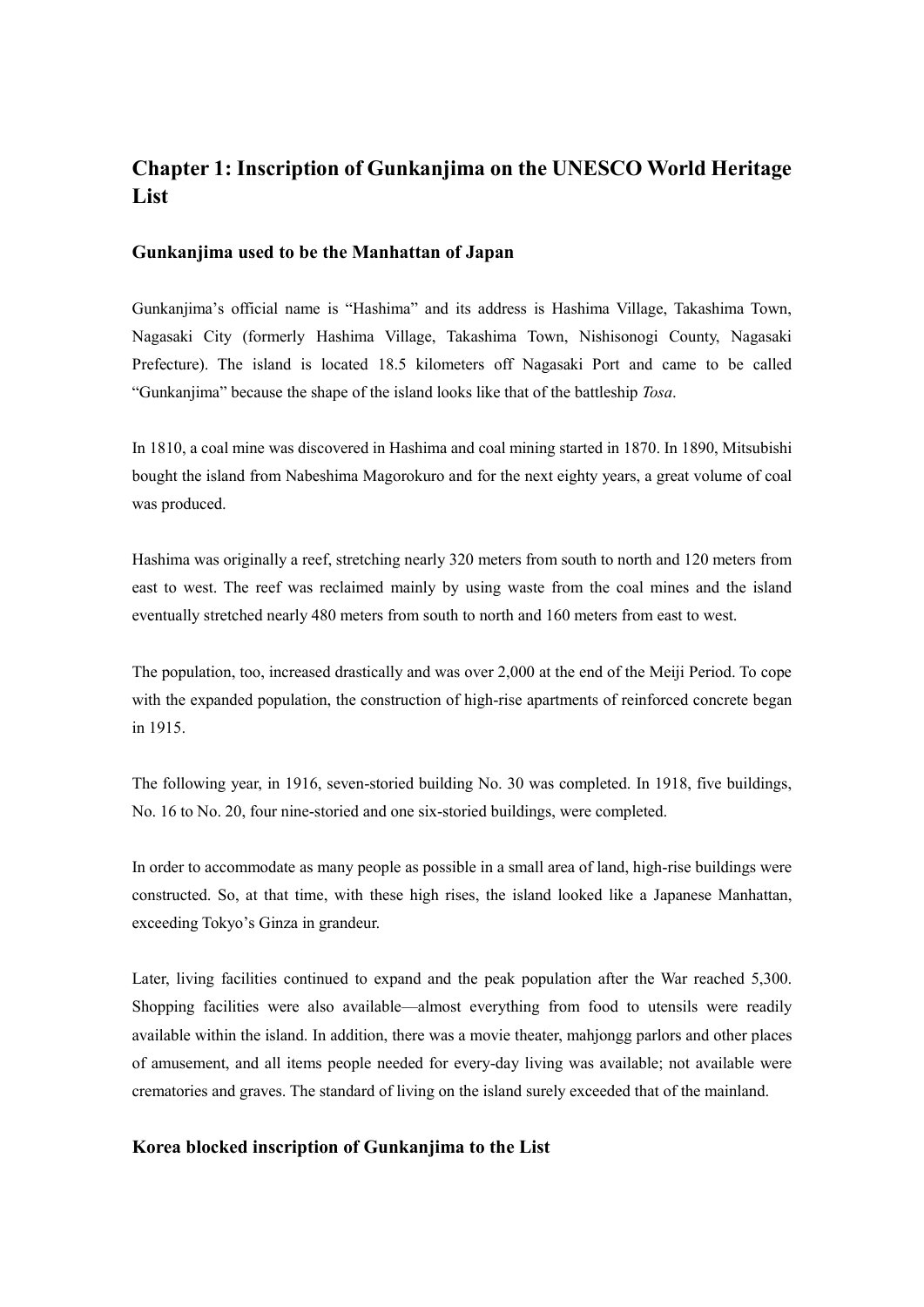Hashima's coal mines were closed in 1974 and the island became un-inhabited. All residential facilities in addition to the coal mining facilities are currently as they were at that time. The coal mining lifestyle such as that of Hashima's is rarely elsewhere in the world.

Thus, people coalesced to have Hashima inscribed on the UNESCO World Heritage List and in August 2003, the Society to Have Hashima Inscribed on the UNESCO World Heritage List was certified as a nonprofit organization (NPO).

Later, Hashima's coal mining facilities were officially nominated as a candidate for World Cultural Heritage status, thanks to efforts of the Society and local people.

However, regarding the inscription of Gunkanjima to the UNESCO World Heritage List, Korea opposed the plan from the very start and stubbornly blocked our efforts. As I will explain later, in Korea, the history of the period under Japanese rule has been completely altered following the War. The end result is that the Korean people are entirely convinced that Japan ruled Korea as a colony in the cruelest manner, unprecedented in world history. They firmly believe that Japanese officials "forcibly abducted" Koreans and were sent to Hashima's hell-like coalmines. Therefore, a Meiji-era relic of the Japanese industrial revolution (hereinafter, a "heritage of the industrial revolution") should not be inscribed on the World Cultural Heritage List.

In order to prevent inscription, a Korean civic group produced materials which had nothing to do with Gunkanjima and distributed them to members of the UNESCO Selection Committee as part of a systematic scheme to foil Japanese efforts.



Gunkanjima (Hashima) at present.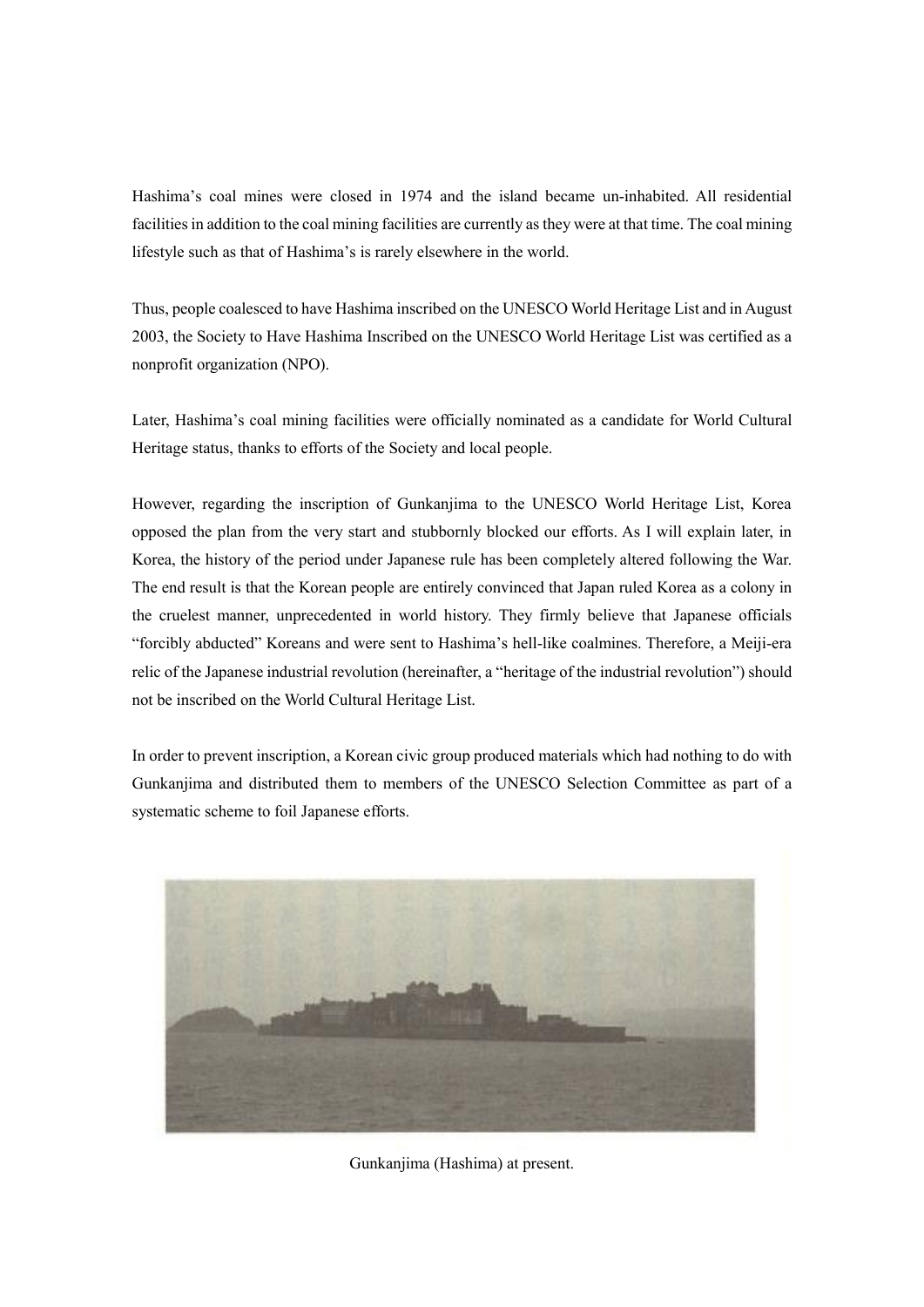One of these was a photo that allegedly demonstrated abuse of Korean workers at Gunkanjima. An expert examined the photo and found that it was a photo from the *Asahikawa Newspaper*, dated September 9, 1926. The photo was part of an article about an incident in which a Japanese worker at a road construction site in Hokkaido (the northernmost part of Japan) was overworked, not even being spared a drop of water. The photo had nothing whatsoever to do with workers from the Korean Peninsula.

To prevent the inscription of a "heritage of the industrial revolution," the Korean Foreign Ministry organized a so-called truth-examining committee, published several brochures of propaganda, and widely chastised Japan, even going as far as saying that "many women were deceived and abducted" in relation to the comfort women issue, which had nothing to do with World Cultural Heritage.

In the brochures, to our surprise, there was criticism of Shokason-juku School in Hagi, Yamaguchi Prefecture, one of the components of the heritage of the industrial revolution. It stated that "Yoshida Shoin's Choshu (presently Yamaguchi Prefecture) retainer led Japanese imperialism, targeting the Korean Peninsula." They even made commercials and showed them in their public transportation system, including buses, and spread a campaign against inscription all across Korea. Thus, resorting to vile tactics, Korea attempted to disrupt our efforts.

Thus, to reduce friction, Japan persuaded Korea into agreeing to a mutually supported effort for two inscriptions. And following Korean promises of cooperation, Japan supported the inscription of the Baekje District to the List to the extent that it could.

Nevertheless, when the Baekje District was successfully inscribed, Korea broke their promise. Korea pointed out alleged faults, claiming that "it is not clearly stated that workers from the Korean Peninsula were forced laborers in an inhuman environment," and opposed, at the last minute, to the inscription of Japan's heritage of the industrial revolution. Thus, dispute after dispute occurred over alleged "forced labor" during the inscription deliberation, involving the members of the World Cultural Heritage Committee, before they reached a final decision.

#### **The root of evil is the weak response by the Ministry of Foreign Affairs**

As this book clearly demonstrates, neither forced abduction nor mistreatment of mobilized Korean workers occurred. However, Japan's Foreign Ministry acknowledged "forced labor" to the Committee on World Cultural Heritage at the time of inscription, feeling constrained by Korean intentions and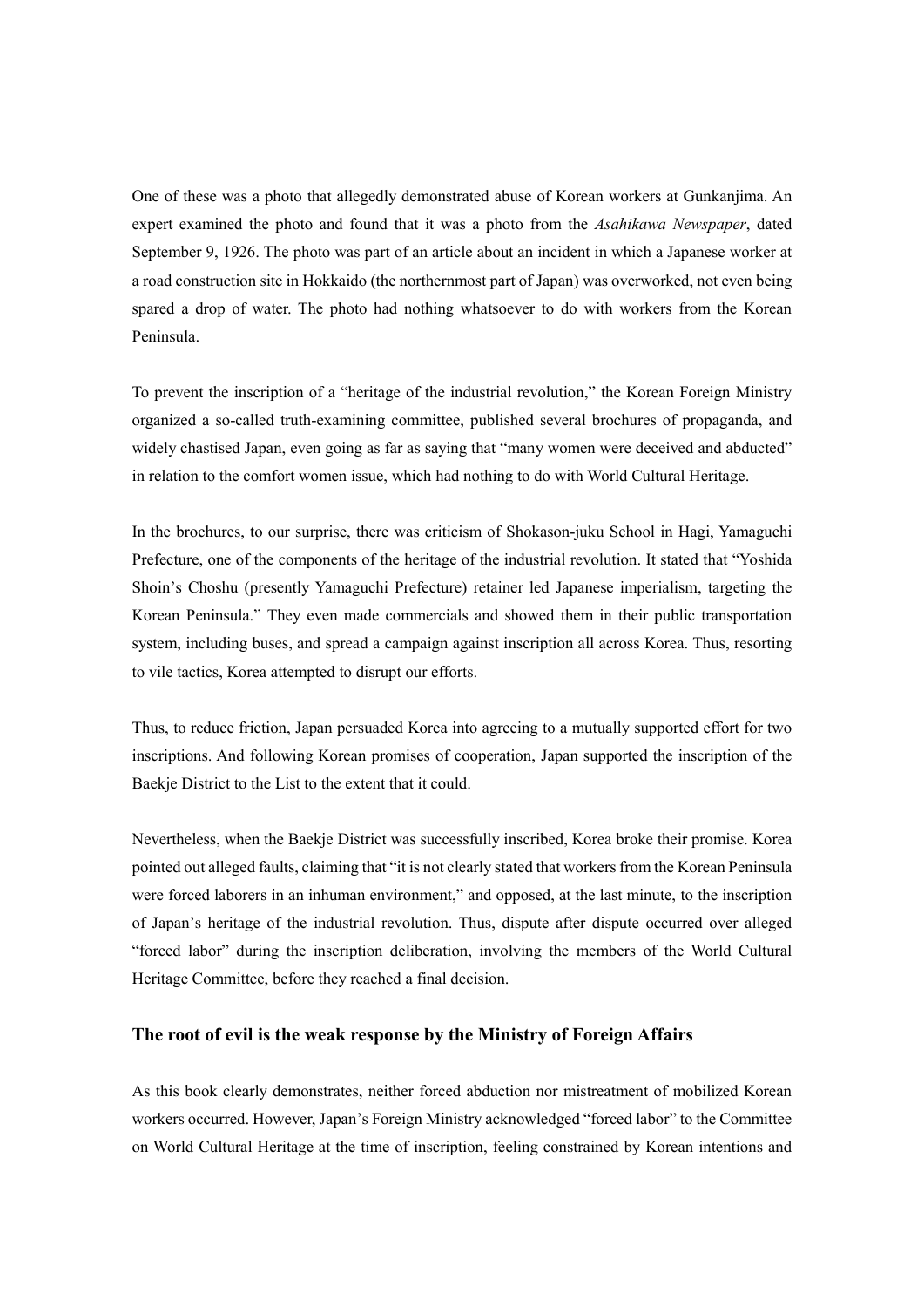readily accepted their assertion. By any interpretation, he admitted that Japan engaged in "forced abduction of mobilized workers." On top of that, Japan committed itself to set up an information center to show the true nature of mobilized Koreans who worked in Hashima Island.

The then-Foreign Minister, Kishida Fumio, explained, "[This] means that they were recruited under the National Mobilization Act and does not mean they were 'forcibly abducted.'" However, such an explanation will hardly stand in the international community. As a matter of course, the Koreans in the United Nations declared that Japan admitted to "forced mobilization". Japan's position became worse and worse.

We are simply dumb-struck by the Japanese Foreign Ministry's peace-at-any-price thinking. If they have the determination and the sense of mission to protect the honor of our homeland, they should at least try to make it clear that "there was no forced abduction" through the information center that was slated to be set-up.

### **Gunkanjima is a heritage for all colored people**

-

The facilities and buildings in Hashima were inscribed as components of a "Heritage of the Industrial Revolution" on the UNESCO World Heritage List in July 2015. The efforts of numerous people over 16 long years eventually bore fruit.

This "Heritage of the Industrial Revolution" consists of 23 properties in eleven cities in eight prefectures, from Iwate Prefecture in the north to Kagoshima Prefecture in the south, and it was inscribed on the List using the serial nomination method.<sup>1</sup> These industrial properties show the chronologically progression by which Japan quickly achieved remarkable development in heavy industries, including iron and steel manufacturing, shipbuilding, and coal mining, which supported manufacturing, in a mere half century, from the end of the Edo Period into the Meiji Period.

Since the Meiji Period and thereafter, coal was the most vital source of energy that propelled the industrial revolution in Japan. Coal produced at Hashima Coal Mines in particular was strong coking coal, which has the highest heat output, compared to pitch coal and rich high-fluidity material coal, which is rarely found elsewhere. Thanks to coal from Hashima, Nippon Seitetsu (Japan Iron Manufacturing, currently Shinnittetsu Sumikin) Yawata Iron Manufacturing Factory became very prosperous.

<sup>&</sup>lt;sup>1</sup> Serial nomination refers to a group of properties, which, individually, are not valuable enough to constitute a World Heritage, but as a group, they become worthy of being called a World Heritage.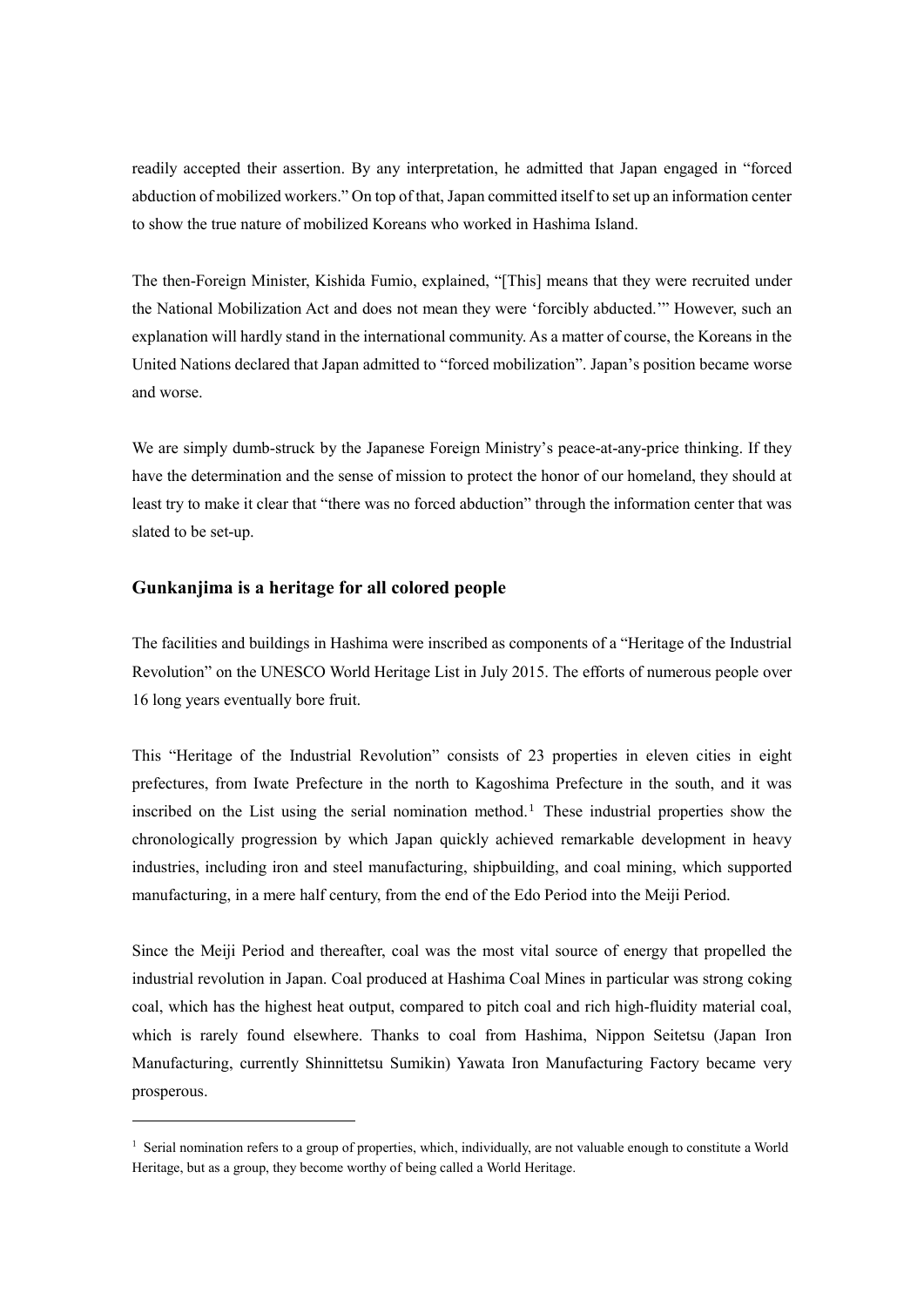

Component properties of the Heritage of the Industrial Revolution

In mining and transporting coal, the most advanced machinery and equipment of the time were constantly being introduced. Hashima Coal Mines produced a total of about 15.7 million tons of coal,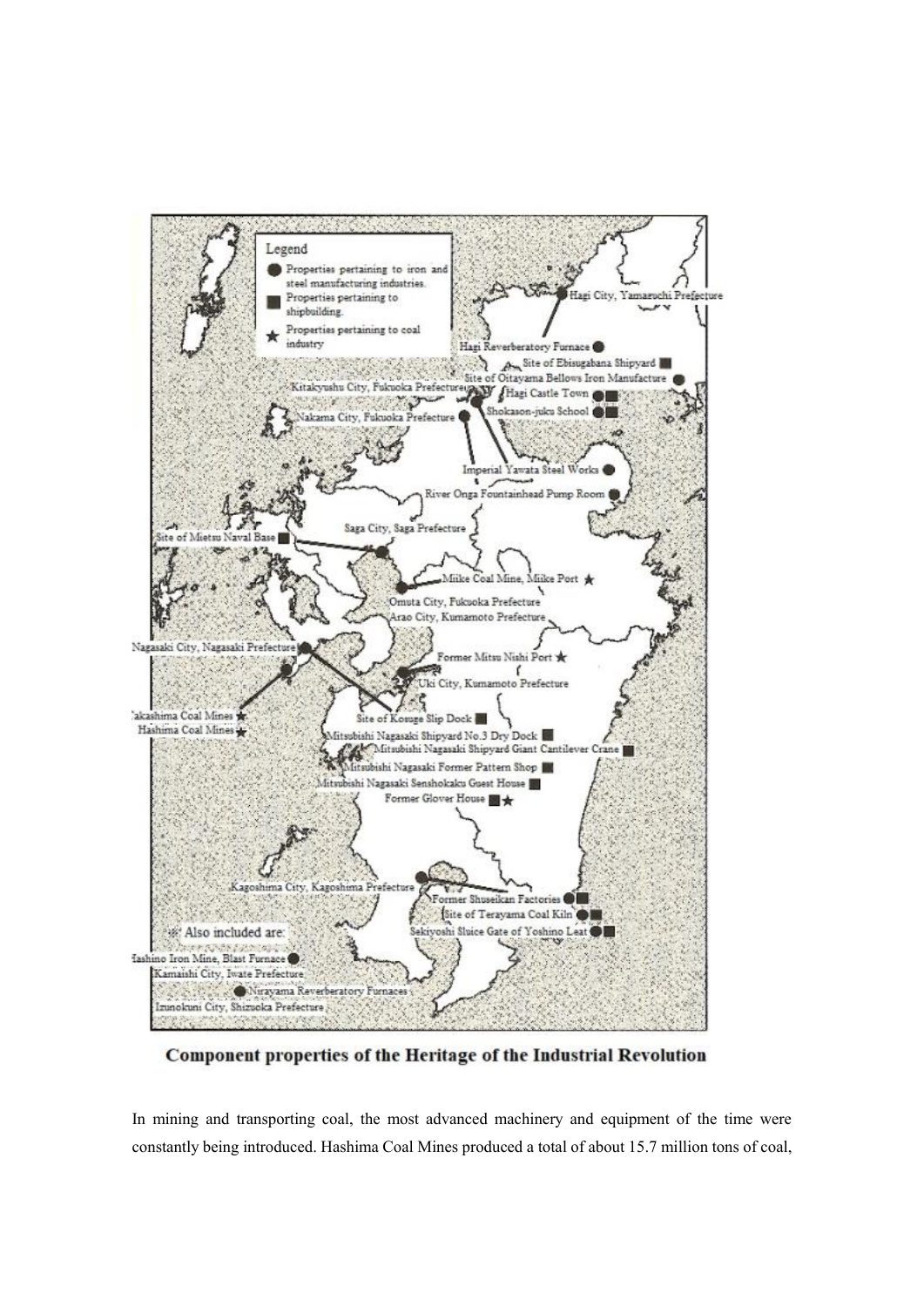from the early Meiji Period until 1974, when the mines were closed, thereby unmeasurably contributing to the modernization of Japanese industries.

Within an overall global perspective, the "Properties of the Industrial Revolution", including Hashima Mines, played extremely significant roles as the "propellant" in the fight against White colonial rule by non-white people and in establishing today's world without racial discrimination. In that sense, it is no exaggeration to say that the properties of the industrial revolution belong to all colored people everywhere.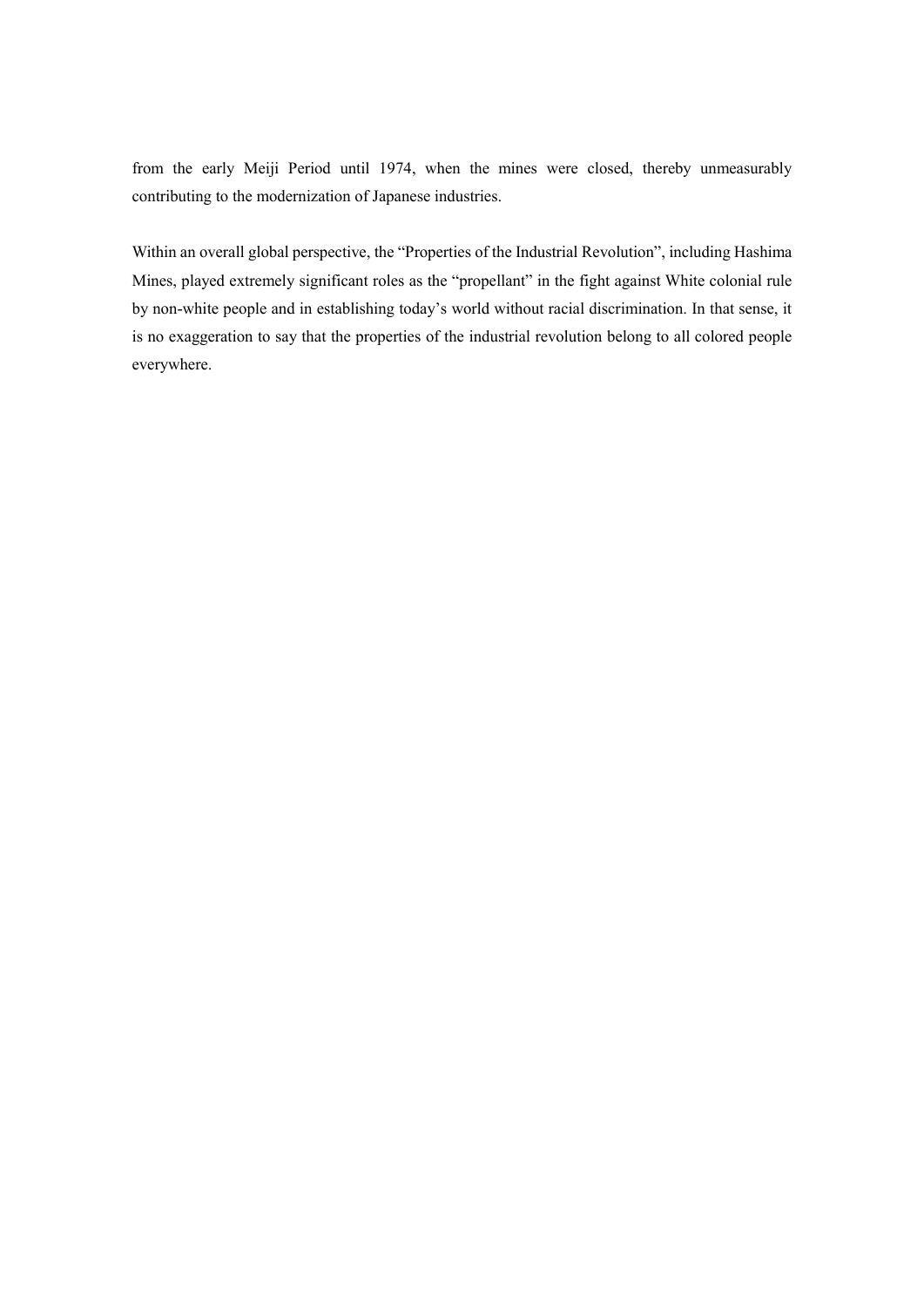# **Chapter 2: Distorted history in the film** *Gunkanjima (Battleship Island)* **Having no evidence, they made a movie**

Thus, the "Heritage of the Industrial Revolution" was inscribed on the UNESCO World Heritage List, after numerous twists and turns, thanks to the tireless efforts of those concerned. However, Korea is not so forgiving as to quickly drop this episode.

The Korean Government repeatedly demanded that the Japanese Foreign Ministry confess to Japan's role in forced labor and inhuman treatment of mobilized workers. Simultaneously, Park Jin-un, Consulate-General of Korea, requested that the Mayor of Nagasaki City, who is responsible for Hashima, to lobby the Government, regarding the promise made. Park stated, "Although the Japanese Government promised to set up an information center to state the facts concerning forced labor upon the decision of inscription on the World Heritage Cultural Property, no progress has been made concerning the establishment of this center."

However, no evidence of "forced abduction" was found with research by the Japanese government and what is more, it is hardly acceptable that an information center be created as Korea demands, construction of which will imply that Japan admits to this falsehood. This is totally reasonable. However, the situation made Korea so angry that they made a horrible film, *Gunkanjima*, completely distorting the facts, with the intention of declaring that, "Having no evidence, we will make a movie that supports our claim."

The film costed about 22 billion won (nearly 2.2 billion yen) the most popular actor in Korea, Song Joong Ki, had the leading role. Within two weeks after the film premiered, 6 million saw the film. On the first day, the film was shown on 2,168 screens, 85% of all 2,575 screens in Korea, establishing an unprecedented record.

Now, let's examine the film and see what is depicted in the film.

#### **The opening scene is reminiscent of the Holocaust**

First, mobilized workers and comfort women are packed into the bottom of a boat operating between Shimonoseki, Japan, and Pusan, Korea, under the surveillance of Japanese officials and brought to Japan. Arriving at Shimonoseki, Japanese Army soldiers pack them into windowless freight trains. Then, they are sent to Gunkanjima by boat. On arrival at Gunkanjima, Japanese soldiers come on board the boat and force Koreans ashore by clubbing them. As soon as they land, they undergo a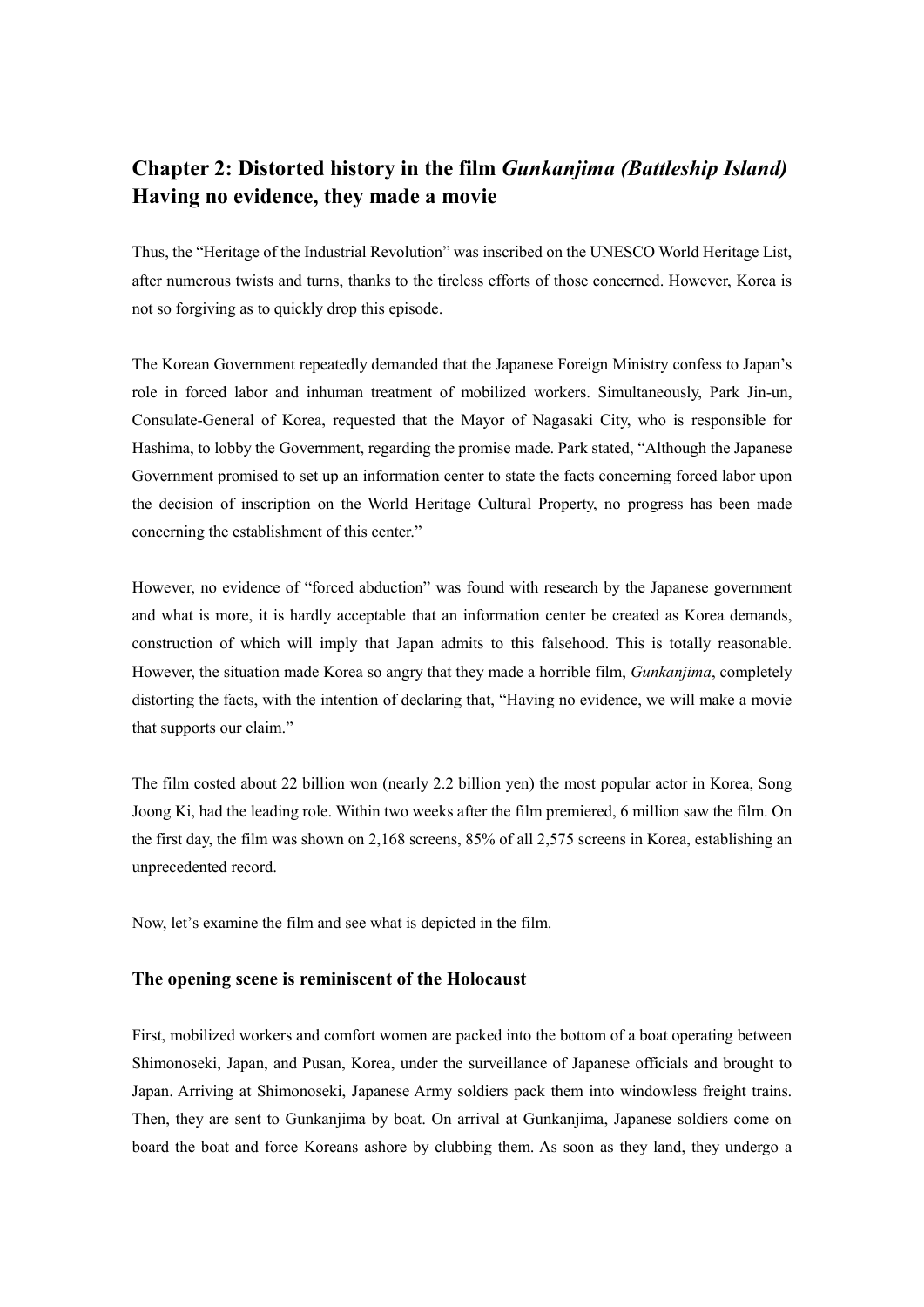physical checkup and their personal belongings are confiscated.

Entering a building, callous announcements come over P.A. system, "your cost of living, meals and other expenses involved in your work are deducted from your monthly pay, and if there is a shortage of money, it is to be deducted from the next month's pay." The scenes are reminiscent of those in films of the Nazi Jewish Holocaust. From the start, the audience is given the impression that "going to Gunkanjima" was the same as the Holocaust.

#### **Little girls were turned into comfort women**

In this film, a Korean jazz band is taken as a group and in the band are a father and his daughter. The father is the leader of the band and played by one of the most popular actors in Korea, Hwang Jungmin, while his elementary school-aged daughter is played by a popular child actress, Kim Soo-An.

As soon as they arrive at Gunkanjima, the daughter is separated from her father by Japanese soldiers and is made to undergo an exam for venereal disease and to serve as a comfort woman. The scene in which she desperately cries for help, being carried away by soldiers, is horrible beyond description.

Korean Parental and filial affection is a moving theme and this scene alone is enough to deeply imprint an abhorrence and hatred against Japanese people in hearts of the audience.

### **Abused mobilized Korean workers**

Also in the film, mobilized Korean workers are given meager meals laced with cockroaches and their living facilities are extremely poor. If they step onto the tatami floor, foul water spreads out from it.

Inside the coal mines, mobilized Korean workers are met with racism and they are treated like slaves. They sneak into narrow and dangerous galleries wearing nothing but a "loincloth" and dig using a pickax. If they stop working for a moment, they are clubbed. When water erupts and they try to escape, they are clubbed again. Some are killed in accidents. If gas explodes in a section where Koreans are working, the company orders the section shut down, leaving Korean workers inside, lest the explosion spreads to other mines.

Koreans who can no longer stand their ordeal and attempt to escape are shot to death by watch tower guards. If they try to escape by sea, company men chase after them by boat and catch them using a fishing net, as if they were fish. Hashima, depicted in the film, is nothing but a hell.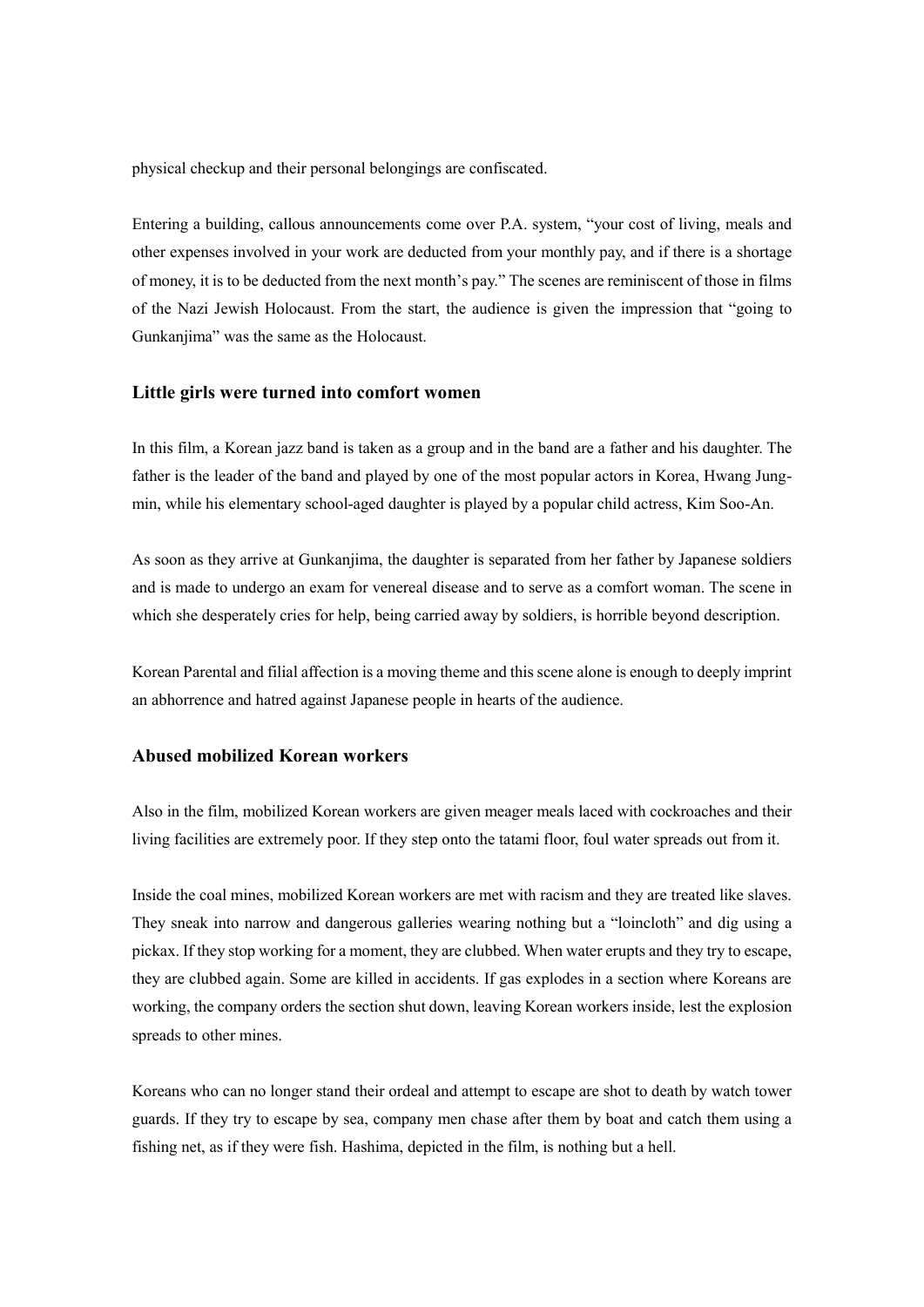## **A comfort woman is brutally killed by being pushed down a hill of sharp 15 centimeter nails**

There are brutal scenes throughout the film. The most hideous is a scene in which they kill a comfort woman by rolling her over sharp nails. A comfort woman working at a comfort station in Hashima tells her Korean customer an old story that "one day a comfort woman refused to serve the Japanese military and she was murdered on the very day." In a flashback, two Japanese soldiers hold the Korean comfort woman by the hands and feet and roll her down over a door covered with sharp 15-centimeter nails. The comfort woman shrieks and dies, covered all over with blood.

This scene is an exact enactment of a flat-out fantasy in a report submitted to the U.N. Committee by UN Rapporteur Ms. Coomaraswamy, who was appointed "Special Rapporteur on violence against women" by the United Nations Human Rights Committee (hereinafter "Coomaraswamy Report.") (Please refer to page xx for details of the Coomaraswamy Report.)

#### **The company plans to annihilate the Koreans, so they fight back and escape**

An atomic bomb is dropped over Hiroshima and Japan's defeat becomes all but inevitable. The Japanese chief of Hashima mines, fearing being labeled a "war criminal" for having mistreated Koreans, plots to kill all Koreans in Hashima to conceal the "evidence" and reveals his plan to a Korean leader who is his subordinate. The Korean leader is, in fact, a "traitor" who cooperated with the chief and stole money from the Korean workers' pay. Eavesdropping on the two is an agent of the Independence Army of the Great Korean Republic (refer to page xx), disguised as a mobilized worker, played by Song Joong Ki. He confronts the traitorous Korean and executes him. He then leads the mobilized Korean workers and they manage to deprive the Japanese soldiers of their guns. Even Korean comfort women take up arms and exchange fire against the Japanese soldiers. Finally, the Japanese chief is engulfed in flames and Song Joong Ki beheads the chief with his sword, declaring, "It is all over now!"

All Koreans successfully escape aboard a boat and an atomic bomb explodes over Nagasaki when they are out on open water. Looking up at a giant mushroom cloud, someone whispers, "There are some Koreans over there…" Of course, no sympathy is extended to the tens of thousands of Japanese killed under the horrible mushroom cloud. Rather, as a finale, there is a sense of satisfaction that Japan was punished by Heaven through the dropping of an atomic bomb.